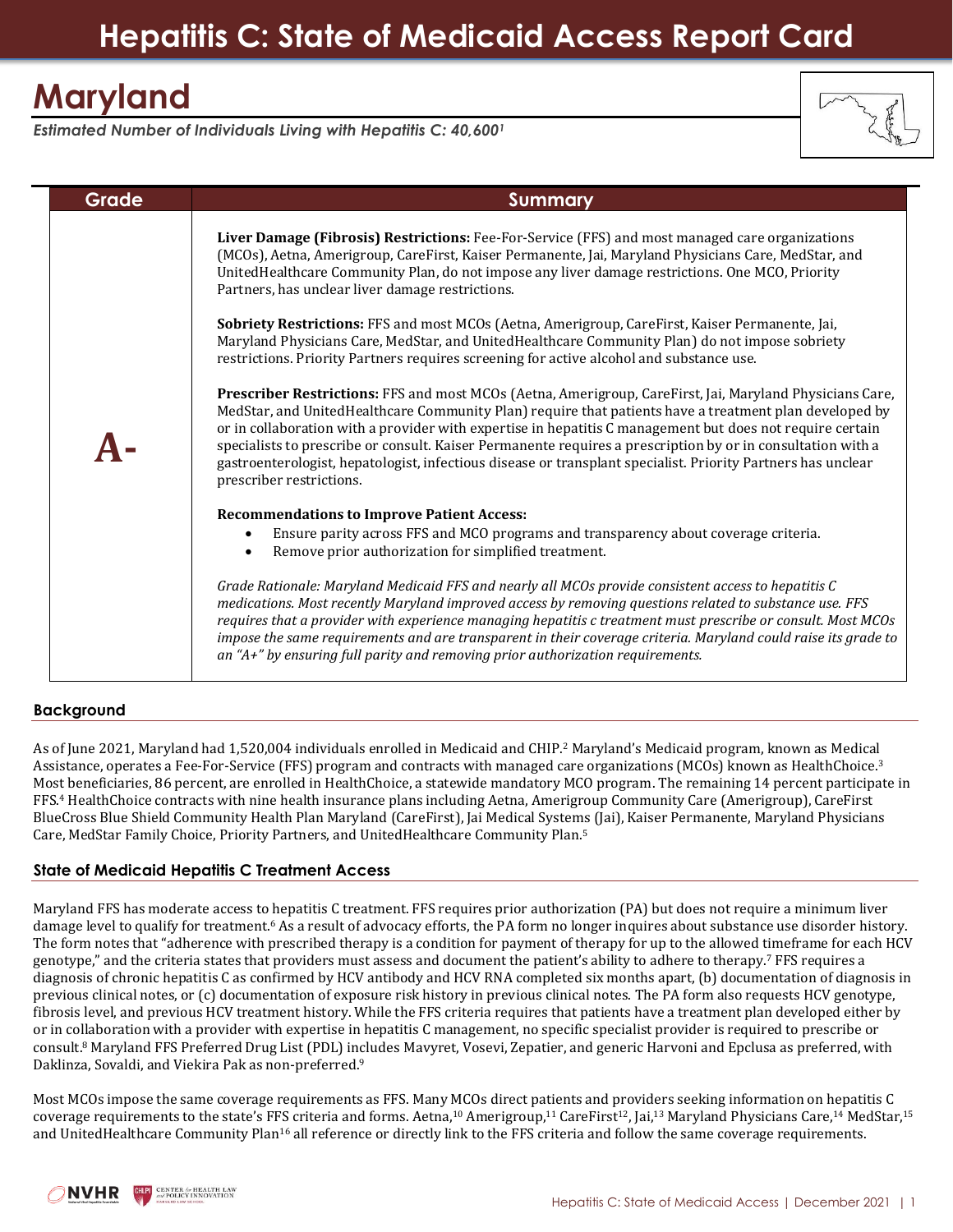Kaiser Permanente publishes its own prior authorization form and criteria. Kaiser's criteria follows FFS in that no longer inquires about substance use disorder history, though the criteria does require documentation of the prescriber's assessment of patient adherence.<sup>17</sup> However, the criteria states that a prescription must be prescribed by or in consultation with a gastroenterologist, hepatologist, infectious disease or transplant specialist. Kaiser's criteria may be less stringent than FFS in that it appears to allow treatment for acute hepatitis C. 18

Priority Partners also publishes its own prior authorization form with unclear requirements. The form asks about fibrosis stage and prescriber specialty but does not indicate specific restrictions.<sup>19</sup> The form inquires about any diagnosis of active substance use disorder and, if present, whether the patient is in treatment and if not whether an adherence assessment has been done.<sup>20</sup>

## **Liver Damage (Fibrosis) Restrictions**

Maryland FFS does not impose liver damage restrictions.

Aetna, Amerigroup, CareFirst, Kaiser Permanente, Jai, Maryland Physicians Care, MedStar, and UnitedHealthcare Community Plan also do not impose liver damage restrictions.

Priority Partners has unclear liver damage restrictions.

## **Sobriety Restrictions**

Maryland FFS does not impose substance use restrictions.

Aetna, Amerigroup, CareFirst, Kaiser Permanente, Jai, Maryland Physicians Care, MedStar, and UnitedHealthcare Community Plan also do not impose sobriety restrictions.

Priority Partners requires screening to determine if the patient has an active diagnosis of a substance use disorder. If present, FFS and MCOs ask if the beneficiary is actively engaged in treatment and, if not, then whether the prescriber has conducted an adherence assessment to assure successful treatment completion.

## **Prescriber Restrictions**

Maryland FFS requires that a patient has a treatment plan developed either by or in collaboration with a provider with expertise in hepatitis C management; however, no specific specialist provider is required to prescribe or consult.

Aetna, Amerigroup Community Care, Jai Medical Systems, Maryland Physicians Care, MedStar Family Choice, UnitedHealthcare Community Plan, and University of Maryland Health Partners, also require a treatment plan developed either by or in collaboration with a provider with expertise in hepatitis C management.

Kaiser Permanente requires a prescription by or in consultation with a gastroenterologist, hepatologist, infectious disease or transplant specialist.

Priority Partners has unclear prescriber restrictions.

## **Points of Contact for Questions & Concerns about Maryland's State of Medicaid Hepatitis C Access**

#### **Medicaid21: Steve Schuh, Medicaid Director, Maryland Department of Health**

201 West Preston Street, Room 525, Baltimore, Maryland 21201; Telephone: (410) 767-5343

#### **Drug Utilization Review (DUR)22: Maryland Pharmacy Program Office**

201 West Preston St., Baltimore, MD, 21201; Telephone: 1(800)492-5231, option # 3

<sup>5</sup> MCO Comparison Chart, Maryland Department of Health, July 1, 2021 (Accessed December 2021): https://health.maryland.gov/mmcp/epsdt/EPSDT%20Resources/MCO%20Comparison%20Chart.pdf.

6 Clinical Criteria for Hepatitis C (HCV) Therapy, Maryland Department of Health, Updated January 7, 2021 (Accessed December 2021):<br>https://mmcp.health.maryland.gov/pap/docs/HCV%20%20Clinical%20Criteria%20final%201%207%202

<sup>13</sup> Pharmacy Prescription Prior Authorization, Jai Medical Systems: https://www.jaimedicalsystems.com/providers/pharmacy/.



<sup>1</sup> Maryland State Profile, HepVu[: https://hepvu.org/state/maryland/.](https://hepvu.org/state/maryland/)  $\overline{a}$ 

<sup>2</sup> Medicaid and CHIP in Maryland, By-State, Medicaid.gov[: https://www.medicaid.gov/medicaid/by-state/stateprofile.html?state=maryland.](https://www.medicaid.gov/medicaid/by-state/stateprofile.html?state=maryland)

<sup>3</sup> HealthChoice, Maryland Department of Health[: https://mmcp.health.maryland.gov/healthchoice/pages/Home.aspx.](https://mmcp.health.maryland.gov/healthchoice/pages/Home.aspx)

<sup>4</sup> Share of Medicaid Population Covered under Different Delivery Systems, Medicaid Managed Care Tracker, The Henry J. Kaiser Family Foundation: http://www.kff.org/medicaid/state-indicator/share-of-medicaid-<br>population-cover

<sup>2021 (</sup>Accessed December 2021): https://health.maryland.gov/mmcp/pap/docs/Hepatitis%20C/Hepatitis%20C%20PA%20form%20final%20Nov%202021.pdf; See also Hepatitis C Therapy, Maryland Department of Health: https://mmcp.health.maryland.gov/pap/Pages/Hepatitis-C-Therapy.aspx.<br><sup>7</sup> Ibid. Clinical Criteria for Hepatitis C (HCV) Therapy, Maryland Department of Health, Updated January 7, 2021 (Accessed December 2021); See a

Health, Updated July 7, 2021 (Accessed December 2021)

<sup>&</sup>lt;sup>8</sup> Ibid. Clinical Criteria for Hepatitis C (HCV) Therapy, Maryland Department of Health, Updated January 7, 2021 (Accessed December 2021); See also Hepatitis C Therapy Prior Authorization Form, Maryland Department of<br>Heal <sup>9</sup> Preferred Drug List, Maryland Department of Health: https://mmcp.health.maryland.gov/pap/docs/Maryland\_PDL\_7.1.20.pdf

<sup>10</sup> Pharmacy Prior Authorization Guidelines, Aetna Better Health of Maryland: https://www.aetnabetterhealth.com/maryland/providers/pharmacy/prior-auth.

<sup>11</sup> Pharmacy information and tools, Amerigroup <https://provider.amerigroup.com/maryland-provider/member-eligibility-and-pharmacy/pharmacy> (note that this links to the FFS criteria page); See also Hepatitis C<br>11 Pharmacy inf Treatment Prior Authorization (PA) Amerigroup: https://provider.amerigroup.com/docs/gpp/MDMD\_HepCProviderPAForm.pdf?v=202008172118.

<sup>12</sup> Pharmacy Authorizations and Medication Exceptions, CareFirst Community Health Plan Maryland: https://www.umhealthpartners.com/find-a-drug-or-pharmacy/pharmacy-authorizations/.